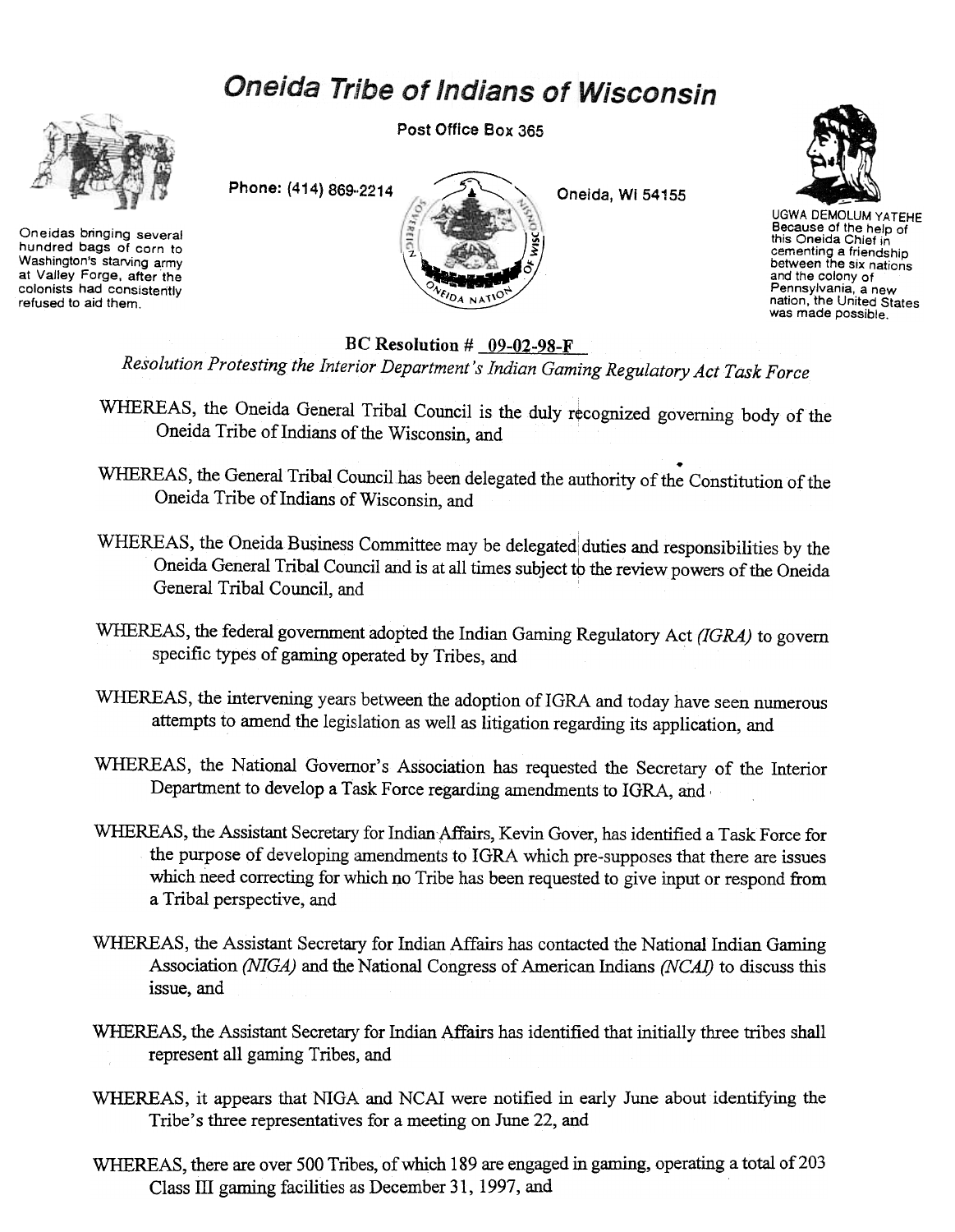- WHEREAS, the National Governor's Association is made up of representatives of 50 states, of which 48 states have legalized gaming, and of which 28 states with gaming have Tribes who are involved with gaming some of which may not be operating games falling within the jurisdiction ofIGRA, and
- WHEREAS, each governor represents the state, but there are multiple Tribes who may exist within a state's boundaries with separate governmental, social and economic issues specific to each Tribe, and
- WHEREAS, the Task Force includes representatives of state Attorneys General which is not also reciprocated for those same offices for Tribal governments, and
- WHEREAS, the Task Force as developed weighs representation in favor of states because States have the benefit of dual representation by both governors and state Attorneys General and an additional benefit with the ratio of representation, and
- WHEREAS, the Oneida Tribe of Indians of Wisconsin has not been officially notified regarding this proposed Task Force nor have all other federally recognized 'Tribes been officially notified, and
- WHEREAS, the government to government relationship supported by Executive Order 13084 has not been followed regarding the development of this Task Force, and
- WHEREAS, the Oneida Tribe of Indians of Wisconsin, through its elected government the Oneida Business Committee, objects to the limitation of representatives and the speed at which this Task Force and its objectives are moving, and
- WHEREAS, the Oneida Tribe of Indians has not had an opportunity to discuss amendments regarding IGRA as a government or with other Tribes in Wisconsin or the United States an opportunity which has been afforded to the National Governor's Association, and

NOW THEREFORE BE IT RESOLVED, that the Oneida Tribe of Indians hereby protests the make-up of the Task Force, the development of the purpose of the Task Force, and the lack of official notice to Tribes, and

NOW THEREFORE BE IT FURTHER RESOLVED, that the Oneida Tribe of Indians of Wisconsin hereby protests the speed at which this Task Force is developed and moving forward in discussions, and

NOW THEREFORE BE IT FINALLY RESOLVED, that the Oneida Tribe of Indians hereby notices the Interior Department that the Oneida Tribe of Indians of Wisconsin will participate to the extent allowed as the Task Force is set up, but will do so under protest.

#### **CERTIFICATION**

I, the undersigned, as Secretary of the Oneida Business Committee, hereby certify that the Oneida Business Committee is composed of 9 members of whom 5 members constitute a quorum.  $\frac{7}{1}$  members were present at a meeting duly called, noticed and held on the \_2nd day of August, 1998; that the foregoing resolution was duly adopted at such meeting by a vote of  $-6$  members for;  $-0$  members against, and  $-0$  members

not voting; and that said resolution has not be rescinded or amended in any way, - **Idie Barton, Tribal Secretary** 

Óneida Business Committee